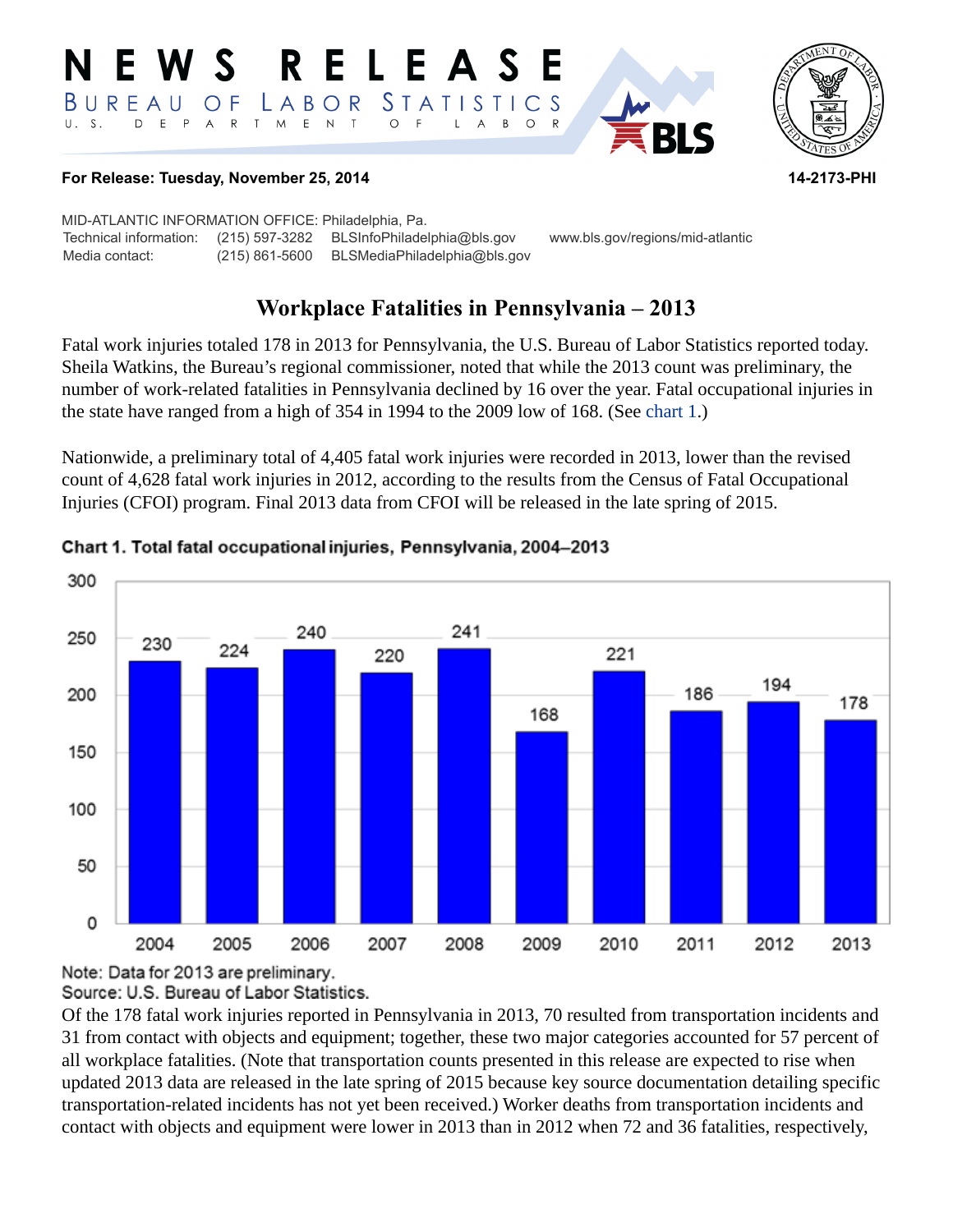were recorded. The third-most frequent event in 2013 was violence and other injuries by persons or animals with 29 fatalities, the same count as the prior year. Falls, slips, or trips caused 25 work-related deaths, down from 32 in 2012. (See [table 1.](#page-4-0))

Within transportation incidents, roadway incidents involving motorized land vehicles was the most frequent type of workplace fatality with 45 deaths, accounting for a quarter of all on-the-job fatalities in the state. The second-largest event in transportation incidents, nonroadway incidents involving motorized land vehicles, accounted for 13 fatalities. In the contact with objects and equipment category, 22 workers were killed by being struck by an object or equipment. Homicides were responsible for 15 (52 percent) of the worker deaths in the violence and other injuries by persons or animals category, while suicides accounted for the remainder. Falls to a lower level accounted for 22, or 88 percent, of the falls, slips, or trips fatalities.

In the United States, transportation incidents was also the most frequent fatal workplace event in 2013, accounting for 40 percent of fatal work injuries. Pennsylvania's share of on-the-job fatalities due to this event was 39 percent. (See [chart 2.](#page-1-0)) Violence and other injuries by persons or animals was the second-most frequent type of event nationally, with 17 percent of work-related fatalities; the share in Pennsylvania was 16 percent. Contact with objects and equipment and falls, slips, or trips each accounted for 16 percent of the nation's workplace fatalities, while in the state, these events were responsible for 17 and 14 percent of workplace fatalities, respectively.



<span id="page-1-0"></span>Chart 2. Fatal occupational injuries by selected event, Pennsylvania and the United States, 2013

Note: Totals may not add to 100 due to rounding. Data for 2013 are preliminary. Source: U.S. Bureau of Labor Statistics.

## **Additional key characteristics in Pennsylvania:**

- The transportation and warehousing industry sector had the largest number of fatalities in the state with 35, up from 31 in the previous year. (See [table 2.](#page-5-0)) Over a third (12) of those fatally injured in this sector were in the specialized freight trucking industry. Fifty-four percent of the fatalities in the transportation and warehousing sector were heavy and tractor-trailer truck drivers.
- Construction had the next largest fatality count with 25, a decrease of 4 over the year. Seventeen of the fatalities in this industry were specialty trade contractors. Falls to a lower level was the most frequent fatal event in the construction sector with 10.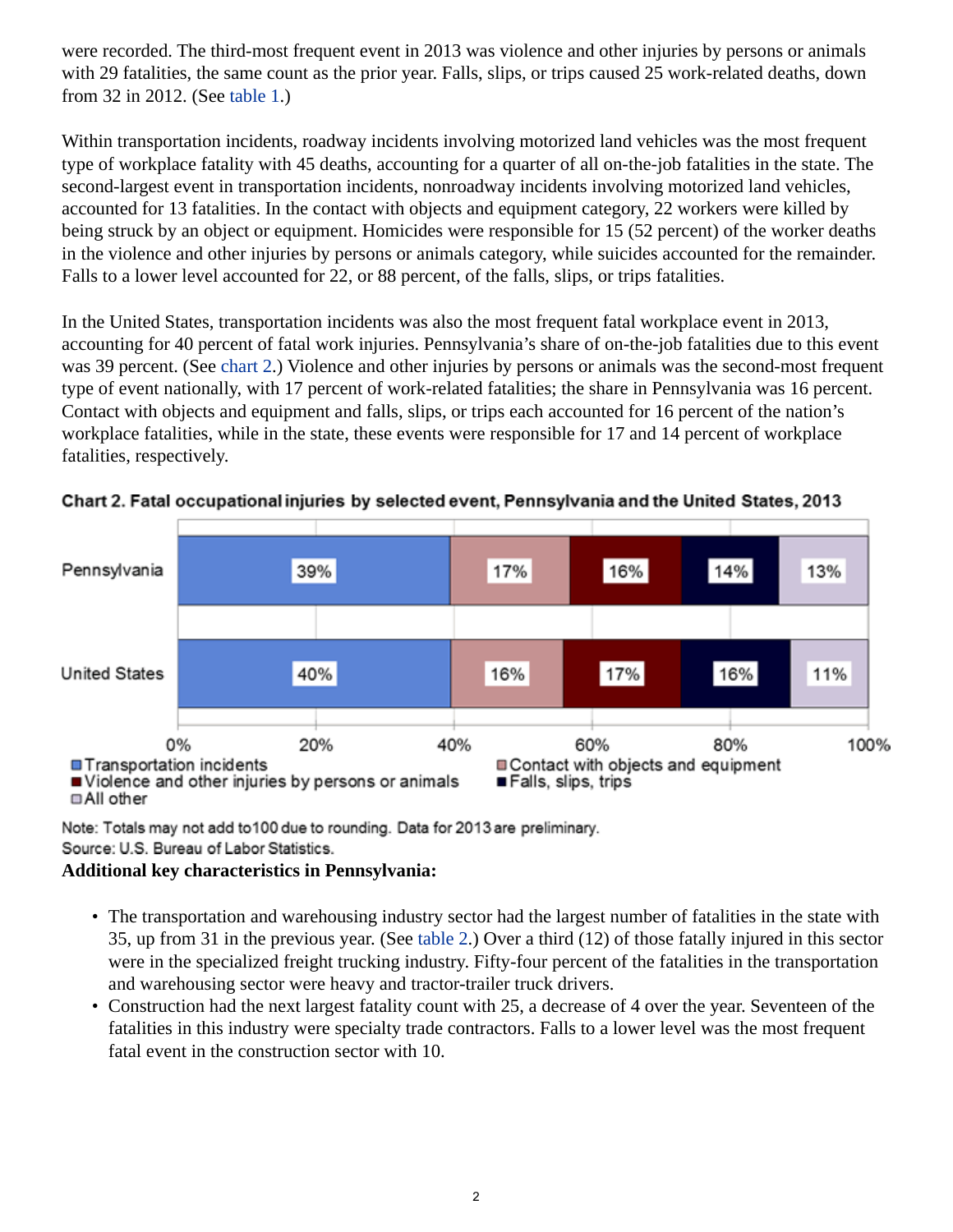- Transportation and material moving occupations and construction and extraction occupations had the highest number of workplace fatalities with 52 and 26, respectively. (See [table 3](#page-7-0).) The majority of the fatalities within the transportation and material moving group were heavy and tractor-trailer truck drivers (28). Construction trades workers accounted for 15 of the 26 fatalities among construction and extraction workers.
- Men accounted for 92 percent of the work-related fatalities in the state, similar to the national share of 93 percent. (See [table 4.](#page-8-0)) Transportation incidents made up 41 percent of the fatalities for men in Pennsylvania. Violence and other injuries by persons or animals accounted for 5 of the 14 total workplace fatalities for women in the state in 2013.
- In Pennsylvania, 88 percent of those who died from a workplace injury were white non-Hispanics. Nationwide, this group accounted for 68 percent of work-related deaths.
- Workers 25-54 years old—the prime working age group—accounted for 61 percent of the state's workrelated fatalities in 2013, compared to 60 percent of on-the-job fatalities nationally. In Pennsylvania, workers 45-54 years old recorded 28 percent of the state's fatal work injuries, more than any other age group.
- Of the 178 fatally-injured workers in Pennsylvania, 78 percent worked for wages and salaries; the remainder were self-employed. The most frequent fatal event for both groups of workers was transportation incidents.
- In 2011, CFOI began identifying if a fatally-injured worker was working as a contractor and recording the industry of both the worker and the contracting firm. A contractor is defined as a worker employed by one firm but working at the behest of another firm that exercises overall responsibility for the operations at the site of the fatal injury. In 2013, Pennsylvania had 24 fatally-injured workers identified as fitting the contractor criteria; 22 of these deaths occurred at private sector contracting firms and 2 at government operations. Eleven of the contractor fatalities were specialty trade contractors. Transportation incidents and falls to a lower level each caused seven of all contractor deaths; together they accounted for over half of the contractor fatalities in the state.

Information in this release will be made available to sensory impaired individuals upon request. Voice phone: (202) 691-5200. Federal Relay Service: (800) 877-8339.

## **Technical Note**

**Background of the program.** The Census of Fatal Occupational Injuries (CFOI), part of the BLS Occupational Safety and Health Statistics (OSHS) program, compiles a count of all fatal work injuries occurring in the U.S. during the calendar year. The CFOI program uses diverse state, federal, and independent data sources to identify, verify, and describe fatal work injuries. This assures counts are as complete and accurate as possible.

For technical information and definitions for the CFOI program, please go to the BLS Handbook of Methods on the BLS web site at [www.bls.gov/opub/hom/pdf/homch9.pdf](http://www.bls.gov/opub/hom/pdf/homch9.pdf).

**Federal/State agency coverage.** The Census of Fatal Occupational Injuries includes data for all fatal work injuries, whether the decedent was working in a job covered by the Occupational Safety and Health Administration (OSHA) or other federal or state agencies or was outside the scope of regulatory coverage. Thus, any comparison between the BLS fatality census counts and those released by other agencies should take into account the different coverage requirements and definitions being used by each agency.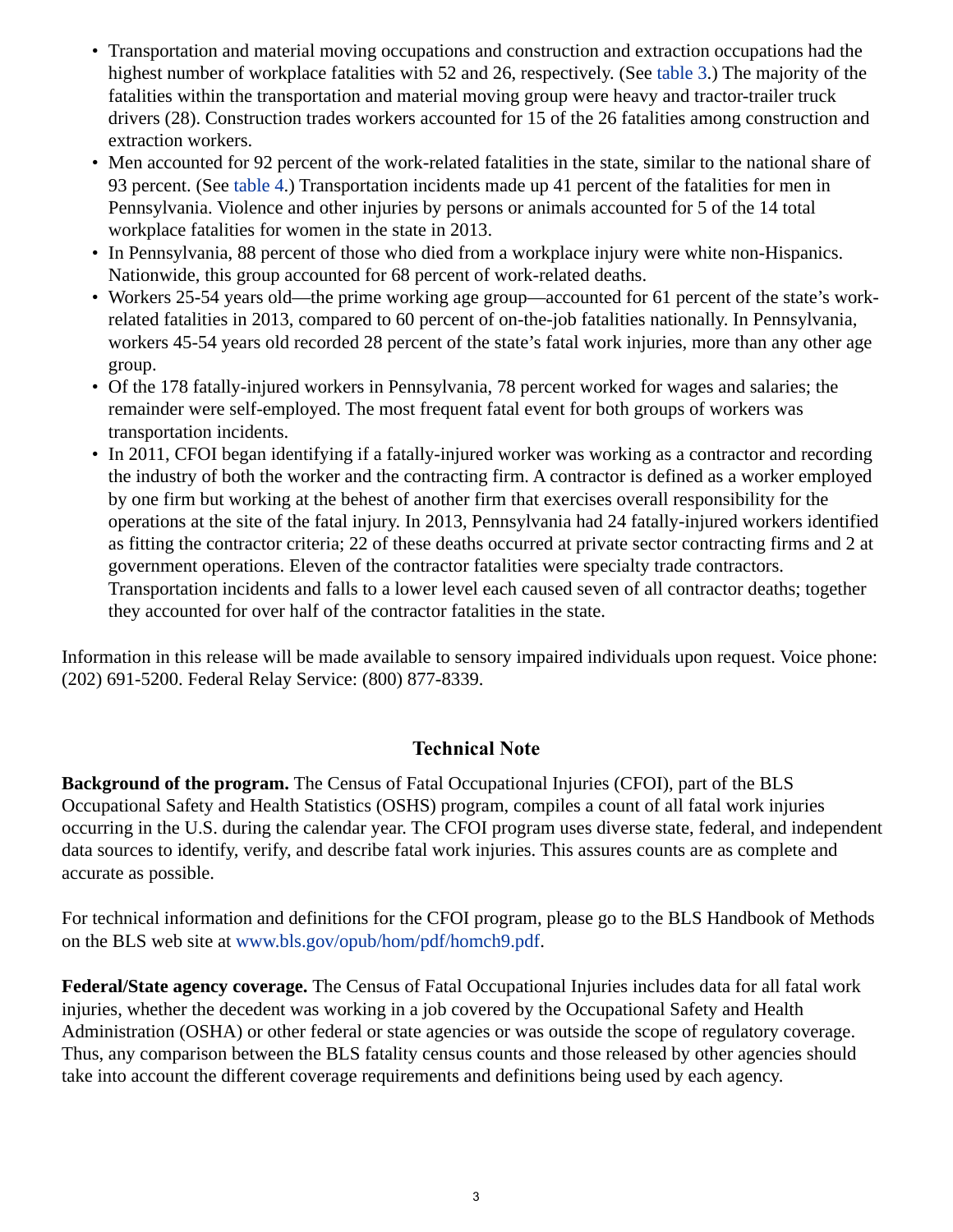**Acknowledgments.** BLS thanks the Pennsylvania Department of Health for their efforts in collecting accurate, comprehensive, and useful data on fatal work injuries. BLS also appreciates the efforts of all federal, state, local, and private sector entities that submitted source documents used to identify fatal work injuries. Among these agencies are the Occupational Safety and Health Administration; the National Transportation Safety Board; the U.S. Coast Guard; the Mine Safety and Health Administration; the Office of Workers' Compensation Programs (Federal Employees' Compensation and Longshore and Harbor Workers' Compensation divisions); the Federal Railroad Administration; the National Highway Traffic Safety Administration; state vital statistics registrars, coroners, and medical examiners; state departments of health, labor and industries, and workers' compensation agencies; state and local police departments; and state farm bureaus.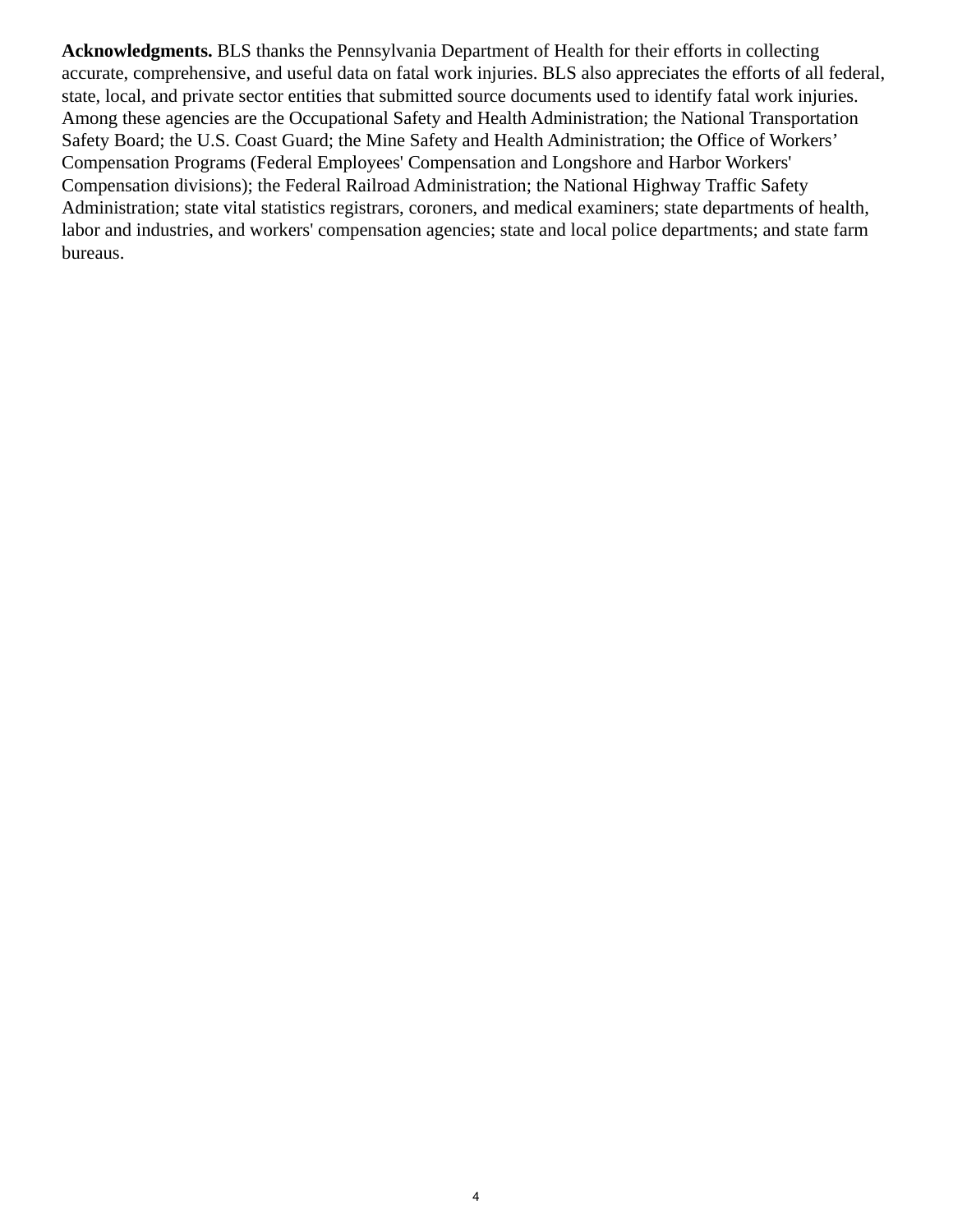#### <span id="page-4-0"></span> **Table 1. Fatal occupational injuries by selected event or exposure, Pennsylvania, 2012-2013**

|                                                                            | $2012^{(2)}$ | $2013^{(p)}$  |         |
|----------------------------------------------------------------------------|--------------|---------------|---------|
| Event or exposure(1)                                                       | Number       | <b>Number</b> | Percent |
|                                                                            | 194          | 178           | 100     |
|                                                                            | 29           | 29            | 16      |
|                                                                            | 27           | 29            | 16      |
|                                                                            | 18           | 15            | 8       |
|                                                                            | 9            | 14            | 8       |
|                                                                            | 72           | 70            | 39      |
|                                                                            | 2            | 2             |         |
|                                                                            |              | 1             |         |
|                                                                            |              | 1             |         |
|                                                                            | 18           | 9             | 5       |
|                                                                            |              | 3             | 2       |
|                                                                            | 3            | 1             |         |
|                                                                            | 3            | 1             |         |
|                                                                            | 7            | 4             | 2       |
|                                                                            | 36           | 45            | 25      |
|                                                                            | 21           | 26            | 15      |
|                                                                            | 13           | 18            | 10      |
|                                                                            | 12           | 13            | 7       |
|                                                                            |              | 1             | 1       |
|                                                                            | 9            | 12            | 7       |
|                                                                            | 6            | 4             | 2       |
|                                                                            | 2            | 2             |         |
|                                                                            | 2            | 2             |         |
|                                                                            | 4            | 2             |         |
|                                                                            | 3            | 2             |         |
|                                                                            | 32           | 25            | 14      |
|                                                                            | 11           | 3             | 2       |
|                                                                            | 21           | 22            | 12      |
|                                                                            | 4            | 3             | 2       |
|                                                                            |              | 3             | 2       |
|                                                                            | 15           | 16            | 9       |
|                                                                            | 19           | 19            | 11      |
|                                                                            | 10           | 11            | 6       |
|                                                                            | 5            | 6             | 3       |
|                                                                            | 5            | 5             | 3       |
|                                                                            | 6            | 6             | 3       |
|                                                                            | 3            | 5             | 3       |
|                                                                            | 36           | 31            | 17      |
|                                                                            | 28           | 22            | 12      |
|                                                                            | 9            | 8             | 4       |
|                                                                            | 15           | 14            | 8       |
|                                                                            | 7            | 6             | 3       |
|                                                                            | 5            | 5             | 3       |
| Struck, caught, or crushed in collapsing structure, equipment, or material | 1            | 3             | 2       |
|                                                                            |              | 3             | 2       |

<span id="page-4-1"></span>Footnotes:

(1) Based on the BLS Occupational Injury and Illness Classification System (OIICS) 2.01 implemented for 2011 data forward.

(2) Data for 2012 are revised and final.

<sup>(</sup>p) Data for 2013 are preliminary. Revised and final 2013 data are scheduled to be released in spring 2015.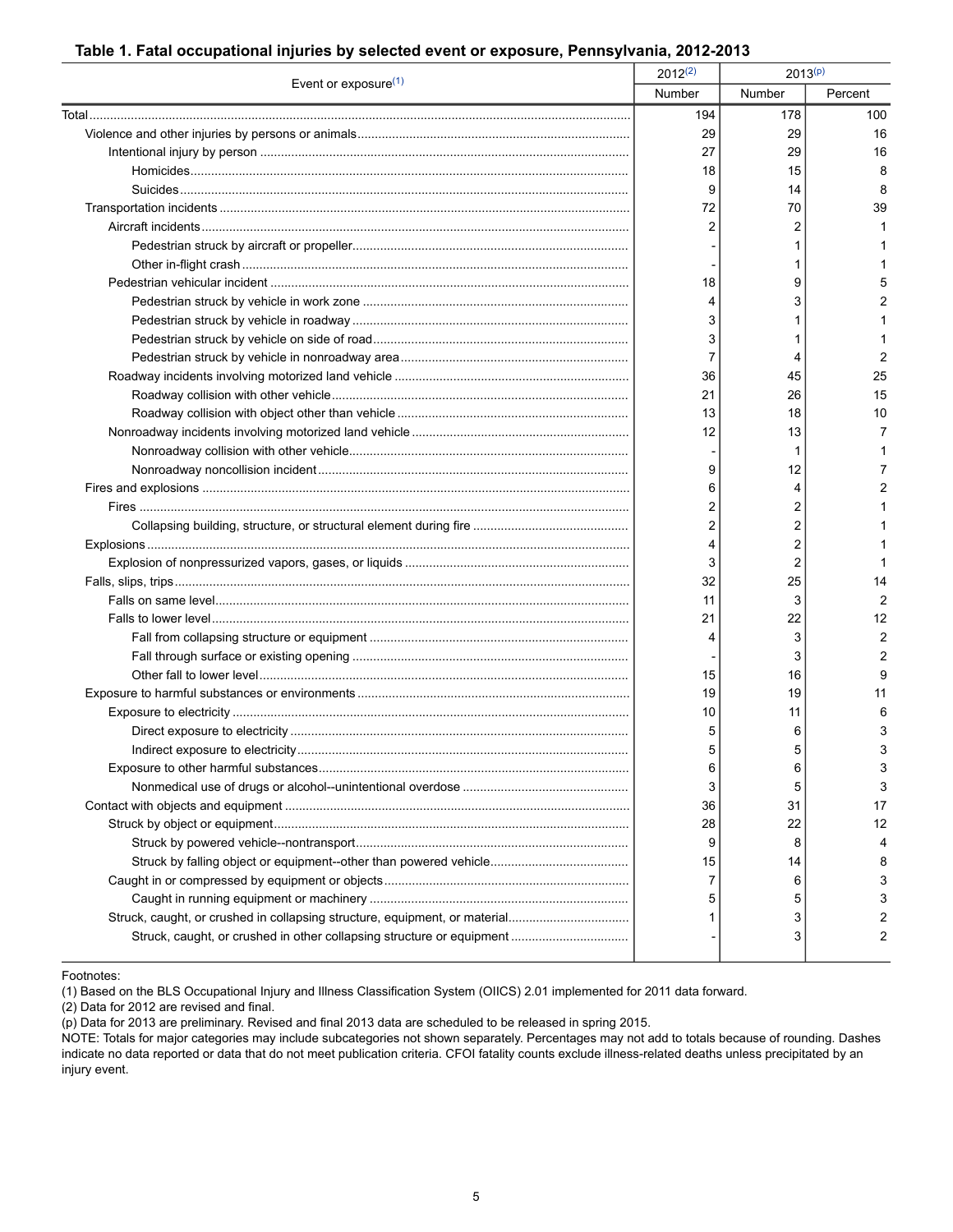## <span id="page-5-0"></span>Table 2. Fatal occupational injuries by selected industry, Pennsylvania, 2012-2013

| Industry <sup>(1)</sup> | $2012^{(2)}$ | $2013^{(p)}$ |         |
|-------------------------|--------------|--------------|---------|
|                         | Number       | Number       | Percent |
|                         | 194          | 178          | 100     |
|                         | 178          | 164          | 92      |
|                         | 26           | 20           | 11      |
|                         | 22           | 18           | 10      |
|                         | 6            | 7            |         |
|                         | 10           | 4            |         |
|                         | 3            | 6            |         |
|                         | 3            | 1            |         |
|                         | 4            | 2            |         |
|                         |              | 2            |         |
|                         | 29           | 25           | 14      |
|                         | 29           | 25           | 14      |
|                         | 5            | 6            | 3       |
|                         | 19           | 17           | 10      |
|                         | 15           | 19           | 11      |
|                         | 15           | 19           | 11      |
|                         |              | 6            | 3       |
|                         |              |              |         |
|                         |              | 4            | 2       |
|                         |              | 4            | 2       |
|                         | 47           | 57           | 32      |
|                         | 8            | 3            | 2       |
|                         | 5            | 3            | 2       |
|                         | 8            | 16           |         |
|                         |              | 1            |         |
|                         |              | 1            |         |
|                         |              | 3            |         |
|                         |              | 2            |         |
|                         |              | 1            |         |
|                         |              | 3            |         |
|                         | 31           | 35           | 20      |
|                         | 2            | 1            |         |
|                         | 19           | 22           | 12      |
|                         | 5            | 6            | 3       |
|                         |              | 1            |         |
|                         |              | 3            | 2       |
|                         |              | 3            |         |
|                         |              |              |         |
|                         |              | 1            |         |
|                         | 30           | 18           | 10      |
|                         | 6            | 4            | 2       |
|                         |              |              |         |
|                         | 6            | 4            |         |
|                         | 24           | 14           |         |
|                         | 21           | 12           |         |
|                         |              | 4            |         |
|                         |              | 2            |         |
|                         |              | 2            |         |
|                         | 11           | 9            |         |
|                         |              | 4            |         |
|                         |              | 1            |         |
|                         | 2            | 3            |         |
|                         |              | 5            |         |
|                         |              | 3            |         |
|                         | 8            | 9            |         |
|                         | 8            | 9            |         |
|                         |              | 5            |         |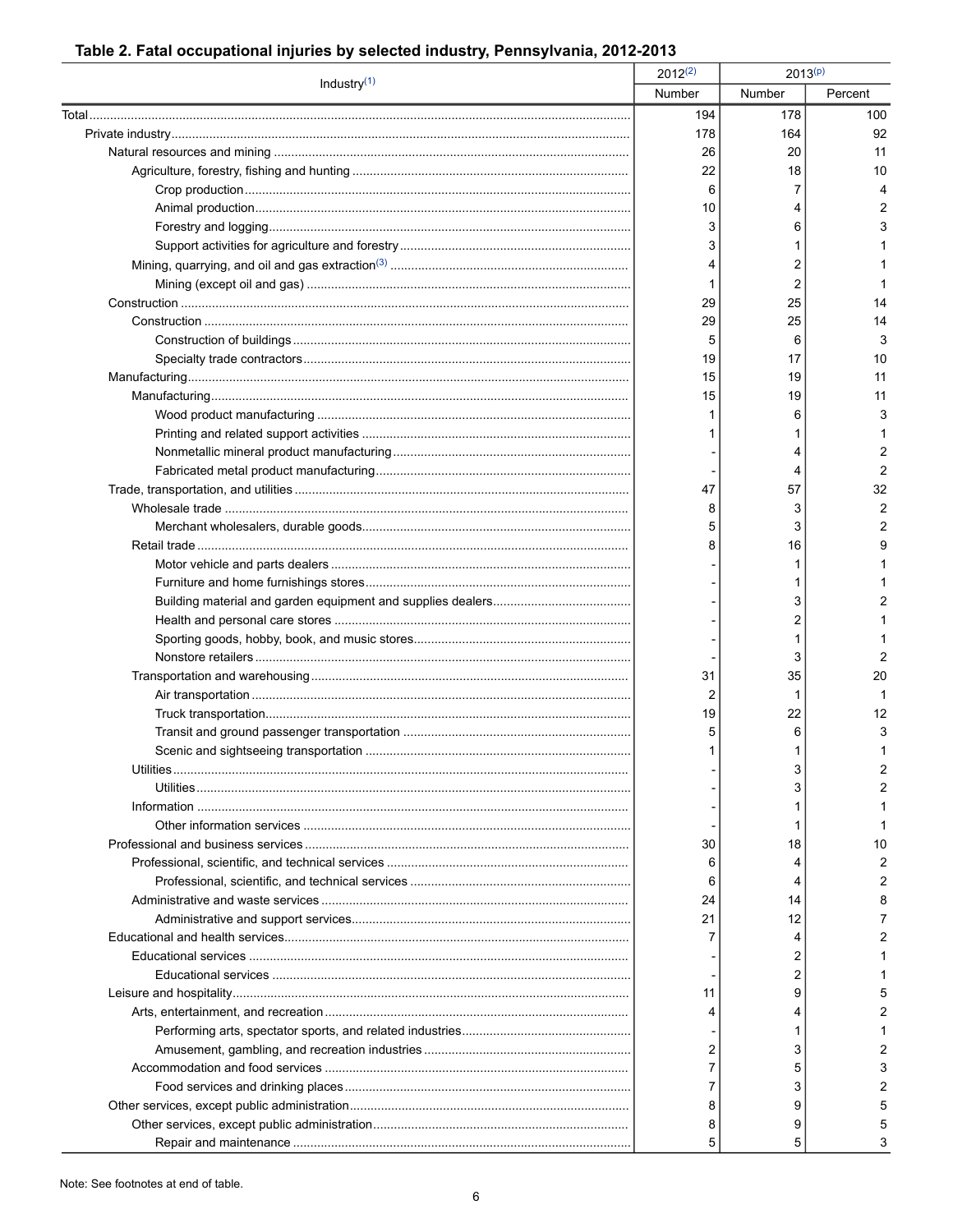#### **Table 2. Fatal occupational injuries by selected industry, Pennsylvania, 2012-2013 - Continued**

| Industry $(1)$ | $2012^{(2)}$ | 2013(p) |         |
|----------------|--------------|---------|---------|
|                | Number       | Number  | Percent |
|                |              |         |         |
|                |              |         |         |
|                | 16           | 14      |         |
|                |              |         |         |
|                | 13           |         |         |
|                |              |         |         |

<span id="page-6-0"></span>Footnotes:

(1) Industry data are based on the North American Industry Classification System, 2007. Total may include other industries not shown.

(2) Data for 2012 are revised and final.

(3) Includes fatal injuries at all establishments categorized as Mining, quarrying, and oil and gas extraction (Sector 21) in the North American Industry Classification System, 2007, including establishments not governed by the Mine Safety and Health Administration (MSHA) rules and reporting, such as those in Oil and Gas Extraction.

(4) Includes fatal injuries to workers employed by governmental organizations regardless of industry.

(p) Data for 2013 are preliminary. Revised and final 2013 data are scheduled to be released in spring 2015.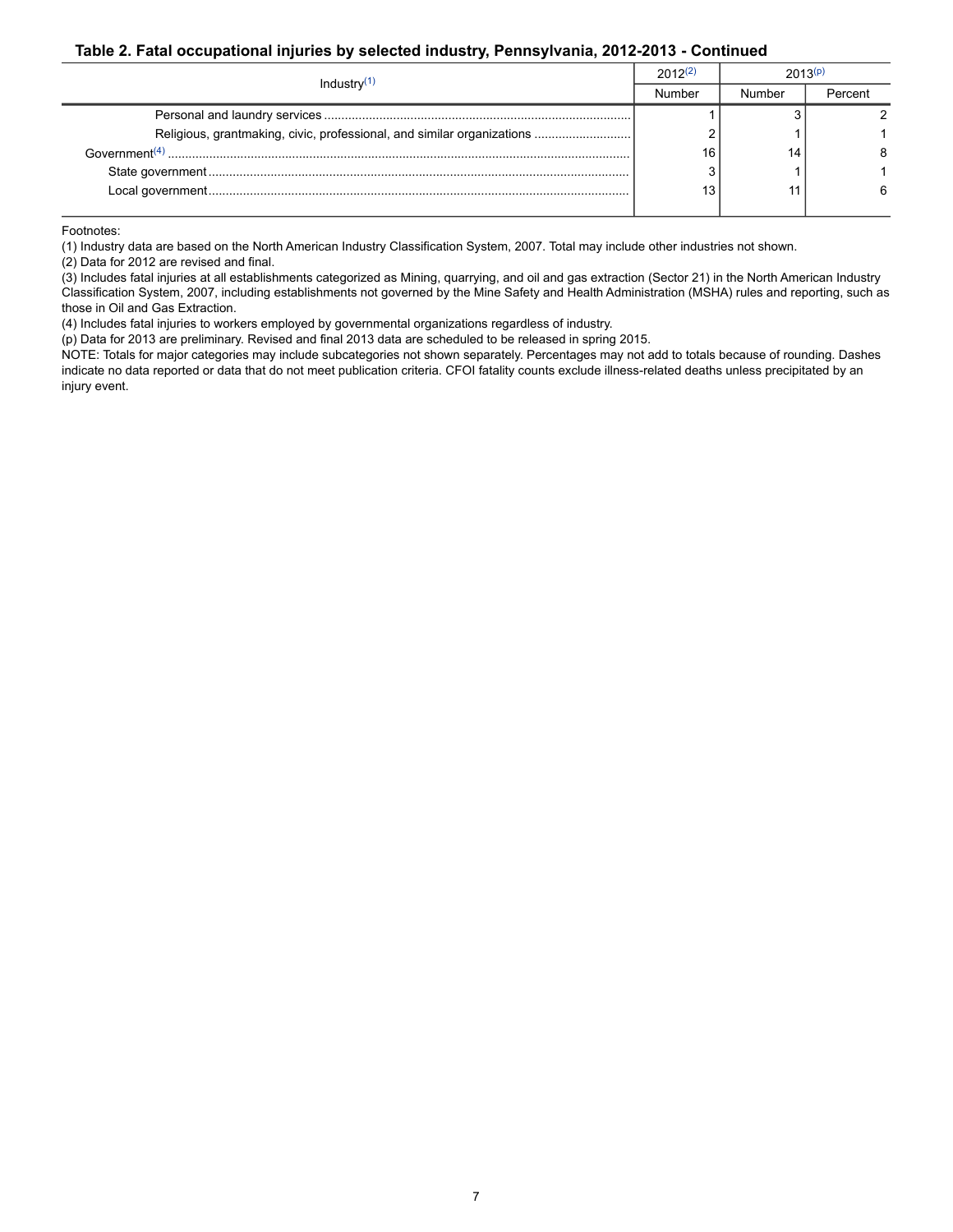#### <span id="page-7-0"></span> **Table 3. Fatal occupational injuries by selected occupation, Pennsylvania, 2012-2013**

| Occupation $(1)$ | $2012^{(2)}$ | $2013^{(p)}$ |         |
|------------------|--------------|--------------|---------|
|                  | Number       | Number       | Percent |
|                  | 194          | 178          | 100     |
|                  | 20           | 21           | 12      |
|                  | 16           | 16           | 9       |
|                  |              |              |         |
|                  |              |              |         |
|                  |              |              |         |
|                  |              |              |         |
|                  |              | 3            |         |
|                  |              |              |         |
|                  |              | 2            |         |
|                  | 2            | 6            |         |
|                  |              | 3            | 2       |
|                  |              | 3            | 2       |
|                  | 13           | 7            |         |
|                  | 2            | 2            |         |
|                  | 2            | 1            |         |
|                  | 6            | 3            | 2       |
|                  | 17           | 12           | 7       |
|                  | 3            | 3            | 2       |
|                  | 10           | 7            |         |
|                  | 7            | 9            | 5       |
|                  | 5            | 5            |         |
|                  | 2            | 3            | 2       |
|                  |              | 1            |         |
|                  |              | 3            | 2       |
|                  | 11           | 9            | 5       |
|                  |              | 1            |         |
|                  | 5            | 6            | 3       |
|                  | 34           | 26           | 15      |
|                  | 6            | 8            | Δ       |
|                  | 21           | 15           | 8       |
|                  | 3            | 1            |         |
|                  | 13           | 13           |         |
|                  |              | 5            | З       |
|                  | 7            | 4            | 2       |
|                  |              | 4            | 2       |
|                  | 10           | 10           | 6       |
|                  | 3            | 4            | 2       |
|                  | 46           | 52           | 29      |
|                  | 2            | 2            | 1       |
|                  | 36           | 41           | 23      |
|                  | 6            | 8            | 4       |
|                  |              |              |         |

<span id="page-7-1"></span>Footnotes:

(1) Occupation data are based on the Standard Occupational Classification system, 2010. Total may include occupations not shown.

(2) Data for 2012 are revised and final.

(p) Data for 2013 are preliminary. Revised and final 2013 data are scheduled to be released in spring 2015.